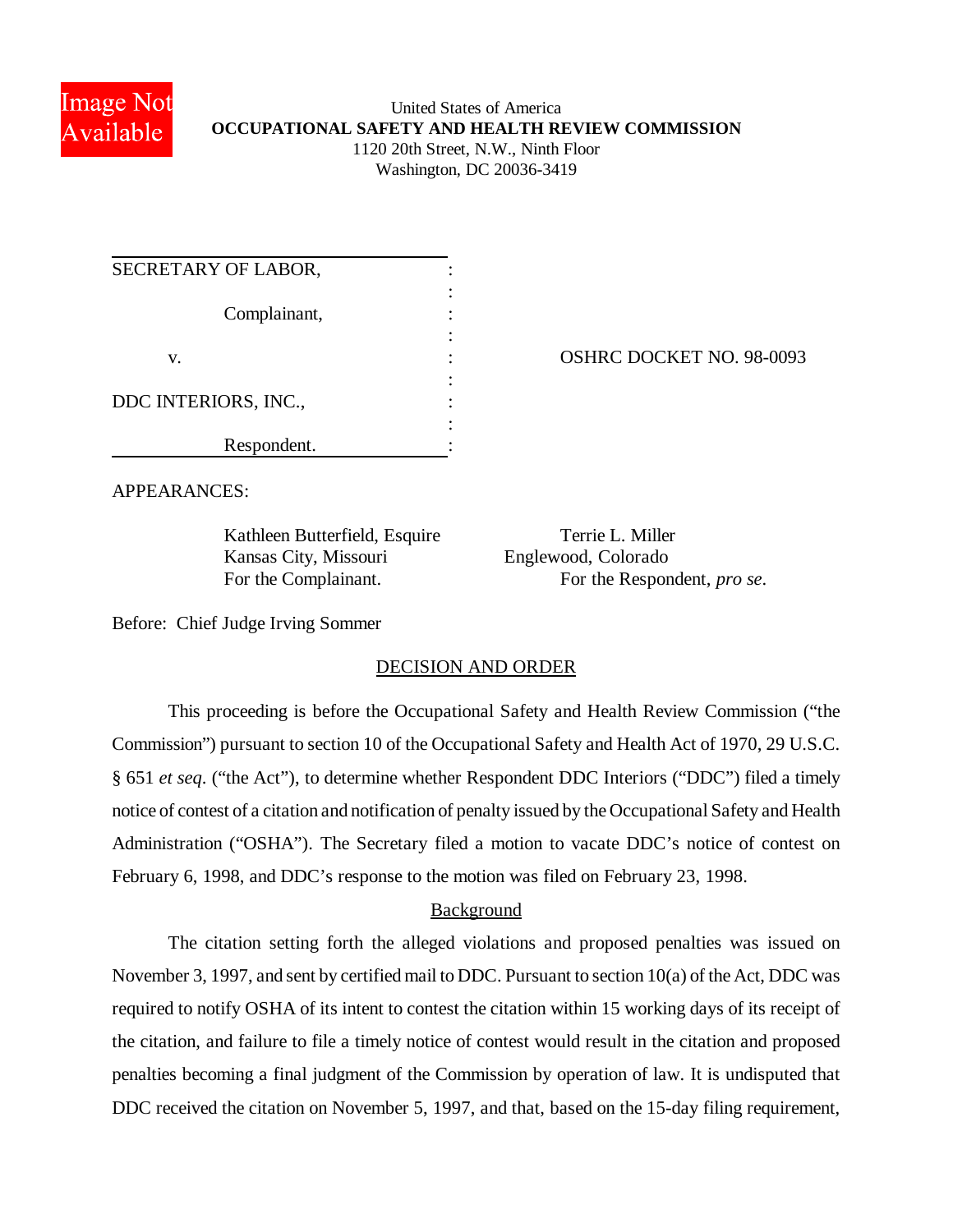DDC's notice of contest had to be postmarked by November 28, 1997. On December 3, 1997, DDC filed a notice with OSHA certifying that it had abated the alleged violations, and on December 29, 1997, DDC filed a notice of contest of the citation and notification of penalty with the Commission.

#### Discussion

The record plainly shows that Respondent did not provide notice of its intent to the contest the citation and proposed penalties until well after the expiration of the 15-working-day period. The issue in this case is whether the untimely filing may be excused under the circumstances. An otherwise untimely notice of contest may be accepted where the delay in filing was caused by deception on the part of the Secretary or by the Secretary's failure to follow proper procedures. An employer is also entitled to relief under Federal Rule of Civil Procedure 60(b)(1) if it demonstrates that the Commission's final order was entered as a result of "mistake, inadvertence, surprise, or excusable neglect," or under Federal Rule of Civil Procedure 60(b)(6) for mitigating circumstances such as absence, illness, or a disability which would prevent a party from protecting its interests. *See Branciforte Builders, Inc.*, 9 BNA OSHC 2113 (No. 80-1920, 1981). There is no contention and no evidence that the Secretary acted improperly in this matter. Rather, DDC asserts the untimely filing should be excused due to the absence of its vice-president during November and December of 1997.

The reasons for the untimely filing in this case are set forth by Terrie Miller, DDC's vicepresident, in both the notice of contest and the response to the motion to vacate. Specifically, Miller explains that both she and her assistant were absent during the first two weeks of November 1997, that she was also gone during the week of Thanksgiving, and that although the citation was placed on her desk there was no one to go through her paperwork in her absence and she herself overlooked it upon her return; Miller additionally explains that her father passed away suddenly and unexpectedly in December, occasioning her further absence for most of that month, and that the notice of contest was consequently not filed until the end of December 1997. Miller concedes her fault in this matter, but urges that consideration be given to her circumstances. Miller also points to her company's safety record, DDC's timely handling of a previous OSHA citation through an informal conference, and the prompt abatement of the citation items in this case, as set out in DDC's December 3 notice to OSHA which is signed by a company official.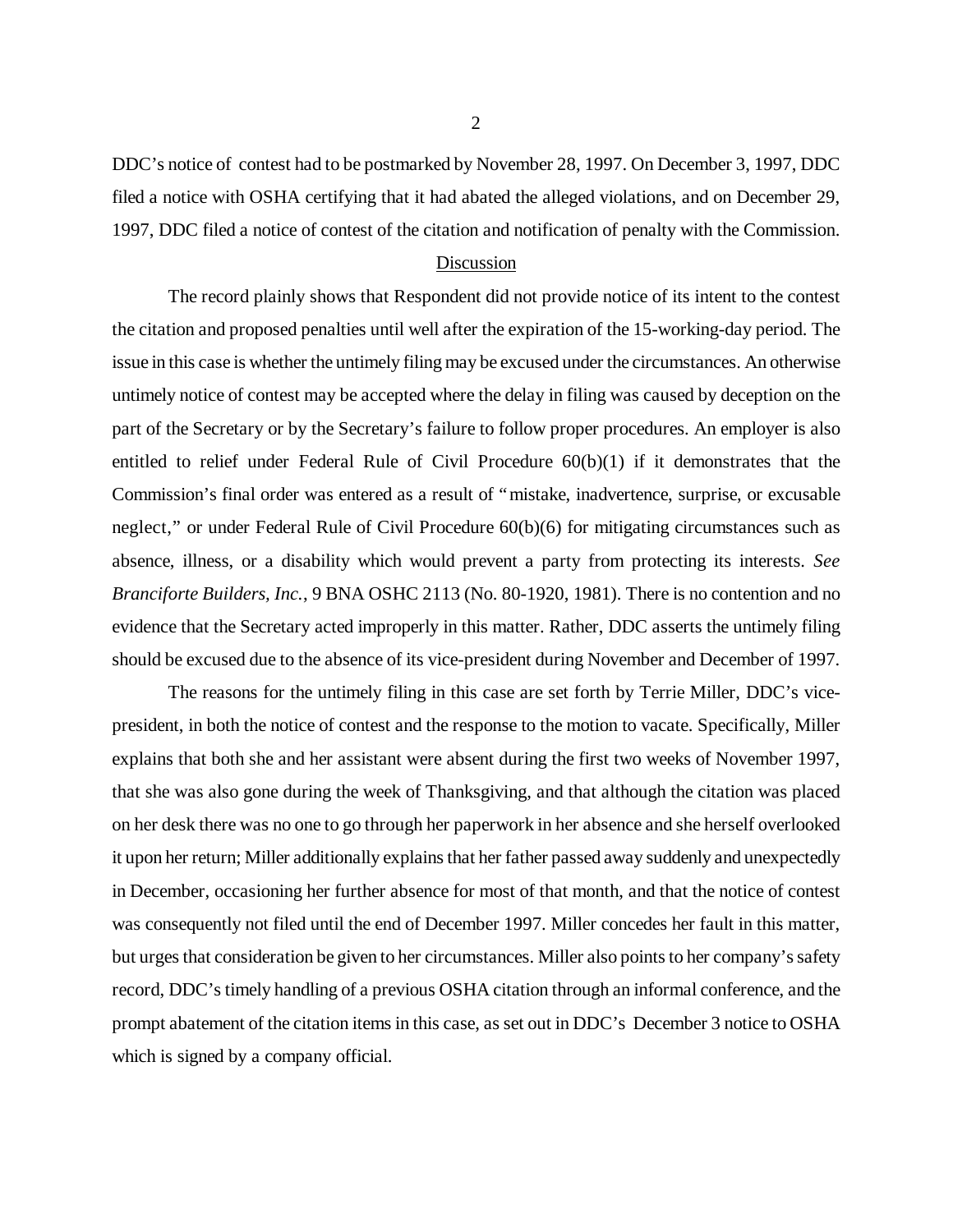The cover letter to the citation issued to DDC states, in the first paragraph, as follows:

You must abate the violations referred to in this Citation by the dates listed and pay the penalties proposed, unless within 15 working days ... from your receipt of this Citation and Notification of Penalty you mail a notice of contest to the U.S. Department of Labor Area Office at the address shown above. Please refer to the enclosed booklet (OSHA 3000) which outlines your rights and responsibilities and which should be read in conjunction with this form.

In addition, page 2 of the cover letter has a paragraph which provides as follows:

**Right to Contest** - You have the right to contest this Citation and Notification of Penalty. You may contest all citation items or only individual items. You may also contest proposed penalties and/or abatement dates without contesting the underlying violations. **Unless you inform the Area Director in writing that you intend to contest the citation(s) and/or proposed penalty(ies) within 15 working days after receipt, the citation(s) and the proposed penalty(ies) will becomes a final order of the Occupational Safety and Health Review Commission and may not be reviewed by any court or agency.**

The Commission has held that the OSHA citation "plainly state(s) the requirement to file a notice of contest within the prescribed time period." *Roy Kay, Inc.*, 13 BNA OSHC 2021, 2022 (No. 88-1748, 1989). *See also Acrom Constr. Serv., Inc.*, 15 BNA OSHC 1123, 1126 (No. 88-2291, 1991). The Commission has also held that a business must have orderly procedures for the handling of important documents and has denied relief where the employer claimed that the late filing was due to the illness and consequent absence of the individual responsible for attending to the OSHA citation. *See E.K. Constr. Co.*, 15 BNA OSHC 1165, 1166 (No. 90-2460), and cases cited therein. Finally, it is well settled that Rule 60(b) cannot be invoked "to give relief to a party who has chosen a course of action which in retrospect appears unfortunate or where error or miscalculation is traceable really to a lack of care." *Roy Kay, Inc.*, 13 BNA OSHC 2021, 2022 (No. 88-1748, 1989).

Applying the foregoing to the facts of this case, I am constrained to find that DDC is not entitled to relief in this matter. First, it is clear that DDC is a going concern and that it should have had office procedures in place which would have allowed it to timely attend to the OSHA citation, even in the absence of Miller. Second, despite Miller's absence from the office during the first and last parts of November, it is clear that she was in the office during the third week of November; moreover, although Miller's assistant was also absent during the first two weeks in November, that individual was evidently in the office during the second half of that month. Third, the record shows